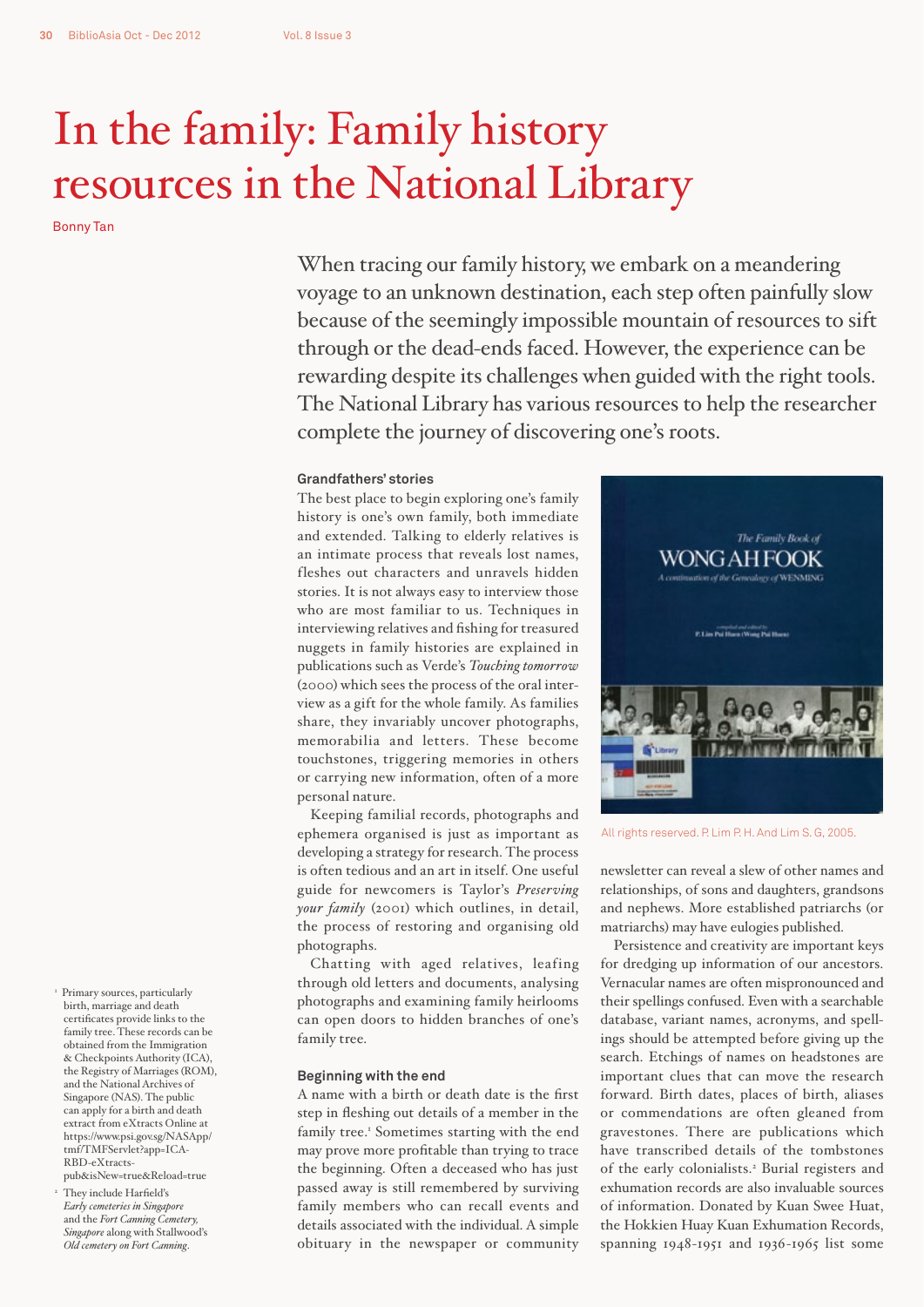10,000 Chinese graves exhumed from Redhill around the 1960s. They carry information such as the date of exhumation and burial, name, sex, dialect group of the deceased, and names of their descendants.

Legal papers such as petitions, writs of summons, power of attorney, property ownership, wills and testaments such as those in the collections of Koh Seow Chuan,<sup>3</sup> can throw much light on a family's genealogy. The handwritten will and testament of well-known philanthropist Tan Kim Seng dated 1862, for example, revealed not only the wealth of the deceased, but also his descendants and beneficiaries, many of whom were well-known in their own capacity.

*The Straits Times* and *The Singapore Free Press* are fully searchable on NewspaperSG, an online archive of Singapore news. Dating back to the mid-19th century, these newspapers carry announcements of births, marriages and deaths, with more details for well-known people. Passenger lists are also published sometimes, giving information on a person's destination, place of embarkation and the ship's name. Another useful source of information comes from notices of exhumation published in these dailies. Other language newspapers such as *Berita Harian*, *Nanyang Siang Pau*, *Sin Chew Jit Poh* and *Tamil Murasu* are also available through this portal although they were published much later and may have less to offer. Available on microfilm are other dailies such as the *Malaya Tribune*, the *Singapore Herald* and the *Singapore Standard* which are alternative sources of news.

Whole donations of records, photographs and books with connections to well-known families such as the Wong Ah Fook Collection, the Wang Tso and Hsiu Chin Collection and the Wu Lien-Teh Collection are also gems to family historians of these pedigree families. The collection of Wong Ah Fook (1837-1918) donated by his great-granddaughter Datin Patricia Lim includes genealogies, wills, archival records, photographs, account books, press cuttings, maps and publications related to the family's history. Mr Wang Tso and his wife Madam Chen Hsiu Chin were prominent members in the educational field in the 1950s to 1960s, particularly of Chinese institutions such as the Pay Fong High School, the Yock Eng High School and the Nanyang University. Their collection, donated by their daughter Mrs Lee-Wang Cheng Yeng, has over 2,000 documents, comprising mainly letters and personal documents of Mr and Mrs Wang. The recently donated collection of Wu Lien-Teh, a renowned physician in both Malaya and China, has unique photographs and original works by both Wu and his first wife, Ruth.4

The *jiapu*<sup>5</sup> (家谱) is a clan's history or lineage, recording important aspects such as the origin

This is the tast med and Resident of me, an Simpson New Same,<br>of Singapore, Recehant, Sappoint my sons Ian Sang since and Ian Song<br>same bounders and Institus of this mix Will. I discuss that in making up the<br>inventory and and repend the sum of Five thousand Indian Collars whou my funeral refunses.<br>I bequeath to my wife Lim Tew Net, all the omaments and furillery in her pos. I bequeath to my wife sim Jew Net, all the ornamilis and facture, we has for<br>seen or which I may have from time to lime bought for her, for her over ab-<br>solute use. I desire and direct my Somitors and Trustees to fine, ass I'm ge of a fuel of land situated in Ithek Ayel Atrico and Heiltin Atrico in the<br>town of Singaport to be held by such trieders in trust to lay out the said sum of Tin chowaid Spanish Rollar on such swarities as my said Executors and Trustees shill dorch, and to let and manage the house or houses on the said piece of land that do to find the case of the country the house of moths on the said pure of land and the same that the same<br>same that I are use the internet and produce of mode money and piece of land<br>same that I are use the model of t appointment then to pay and divide the said principal sum of You thousand appears were then to hay and devide the said paint paint had shall then be sold.<br>I having the khildren of the said I an Irch be respectedly the shores of such of the<br>said children respectively as shall be seen to be deeble collectively, the shave which would have come to the mail and alive. I desire<br>and diact my knowless and Irustes to hay assign and make over to trustees the<br>sum of Ien thousand s franch 2 otters and sovernment zease of 8 h traskes in trust to lag out and invest the said sum of Fin theresand Spanish Dollars in such securities as my said beautors and Truskes shall direct, and to let and manage the house or houses on the said pace of ground and to pay, the inhorst.<br>income and produce of such money and piece of land, as the same shall accrue due,

 $\mathscr A$ 

This is the last Will and Kitament of me. Jan. Kim Song,

Will and Testament of Tan Kim Seng. Source: Koh Seow Chuan Donor Collection, National Library Board. All rights reserved. Koh Seow Chuan and National Library Board, Singapore, 2005.

of the family name, the locality of the ancestry, the clan's migration history, birth and marriage records, honours and achievements. The *jiapu* is the window to the family tree and its branches in Chinese families. One can search the *jiapus* available at the National Library or call the respective *huiguan* (会馆) or clan associations to check on their genealogical records.

# **A life worked out**

Another approach to family history research is through a person's profession, career or trade. The *Buku Merah* or *Straits Times* directory is a key reference for deriving details of business leaders and was an early *Who's who* list in Singapore. The earliest extant print of the directory in the library dates back to  $1846$ .<sup>6</sup> Besides a list of residents with their full names, professional titles and addresses, the publication also identifies companies by trade and industry and the heads of these entities.

There are several *Who's who* listings for Malaya and Singapore which range from as early as 1918 to the present-day, giving details of Singapore's and Malaya's elite such as birth dates, positions held, accomplishments and places of residence. The later *Who's who* extends

- 3 Koh Seow Chuan, a retired architect and founder of DP Architects, donated his rich collection of documents and records to NLB.
- 4 The March 2012 issue of *BiblioAsia* has a profile of Wu Lien-Teh and highlights of his collection.
- <sup>5</sup>*Zupu* (族谱) and *zongpu* (宗谱) are terms that are used interchangeably with *jiapu*.
- <sup>6</sup>*Singapore almanack and directory*. (1846-1869). Singapore: Straits Times Press. Call no.: RRARE 382.09595 STR. Microfilm no.: NL2363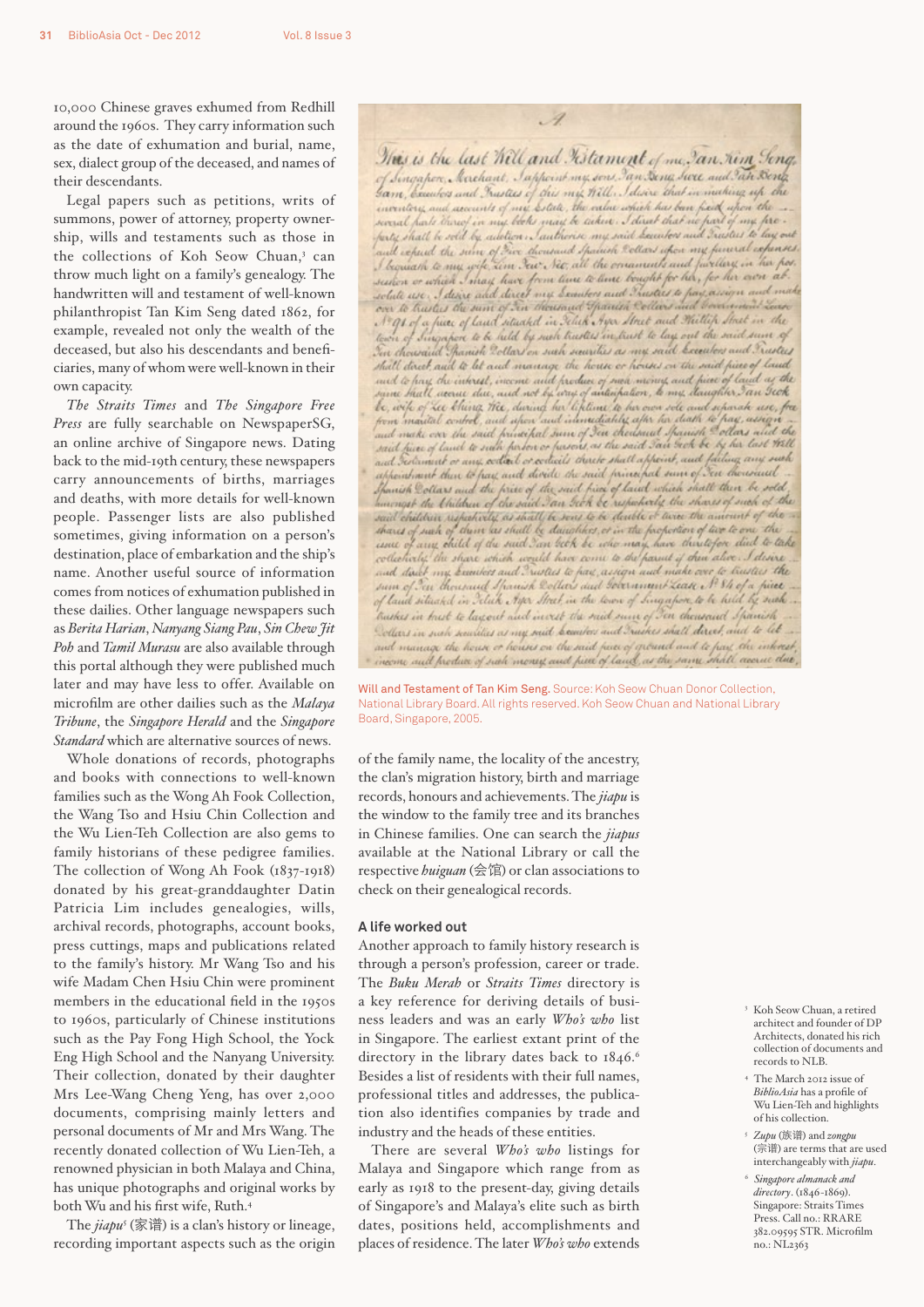

All rights reserved. City Who's Who, 1982.

beyond business and community leaders to include civil servants and industry leaders. The 1948 directory of *Who's who* by Menon gives an alphabetical list of names, with place of origin, education, positions held before the war, social and community work and even recreational interests and hobbies. Photographs in black and white accompany some profiles. The *Who's who* of Singapore and Malaysia of the 1970s and the 1980s include a list of lecturers in tertiary institutions and private doctors besides civil servants, merchants, managers and royalty.

## **Life in the community**

The middle-class was privileged with time and money and often joined clubs, societies, hobby groups and communities. Newsletters and commemoratives from these organisations sometimes carry reports of individual contributions. The 90th anniversary commemorative of the scouts<sup>7</sup> in Singapore is an example of a community publication which profiles key contributors. Some social clubs such as the Singapore Cricket Club (1852), the Swiss Club (1871), the Singapore Recreation Club (1883), and the Singapore Island Country Club (1891) date back to the 19th century. Unfortunately, although these early club commemoratives provide useful information on the happenings and people in their organisations, newsletters and magazines from the 19th century are scant. Nevertheless, looking up articles produced by these clubs or referring to their older members

may prove useful as in the examples of the Peranakan Association and the Association of British Malaya.

Although our ancestors often came with little but the clothes on their backs, some succeeded, through sheer perseverance and good luck. A number have given their wealth and time back to community and religious institutions. The philanthropist who donated generously to community causes would have had his name engraved on temple steeles or remembered in clan association records. The bibliography on the publications of the Singapore Chinese Clan Associations<sup>8</sup> references holdings on clan associations that are in the National Library, the National Archives, the Nanyang Technological University, the National University of Singapore, among other institutions. Churches also published newsletters on the contributions of ordinary people. They include the *Methodist Message9* , *St Andrews' Outlook*10 and the *Diocesan Digest*. 11

School records are another rich resource. These include school magazines, commemorative and souvenir publications. Besides class photographs of teachers and students, these publications also highlight the academic, sporting and leadership accomplishments of their students. The National Library has school magazines mainly from the 1960s onwards, an example of which is the *Cedar Magazine*. A school with a long history like the Raffles Institution, has magazines dating back to the 1880s.<sup>12</sup> Many established schools also have their own archives or may even have uploaded some school records and photographs online. Schools affiliated with religious groups such as churches, temples and mosques often have descriptive accounts of school events and their participants in their respective religious publications.

# **Gateway to genealogy research**

The National Library has several reference publications that provide pointers on resources and approaches to constructing family trees. For instance, Foy's *Family history for beginners* (2011) gives concrete yet simple steps to genealogical research while Smolenyak's *Who do you think you are?* (2009) shows examples of actual family trees and how to go about piecing one. Skulnick's and Moorhead's *500 brickwall solutions to genealogy problems* (2003) along with its sister edition *More brickwall solutions to genealogy problems* (2004) written for family historians who faced brickwalls in their research, offers strategies on overcoming deadends. For a local perspective, the National Library has its own compilations and guides of materials in its holdings, ranging from the introductory resource guide entitled *Tracing your family history* (2003) which gives a good

- 7 Tan's *Scouting in Singapore: 1920 – 2000.*
- 8 The Singapore Chinese Clan Associations resource guide is available at http:// libguides.nl.sg/ChineseClans
- 9 For example the *Methodist Message*, previously titled the *Malayan Message*, gives interesting accounts of individuals and their accomplishments, positions held at church, contributions made and sometimes even a profile.
- <sup>10</sup> This is the annual newsletter of the Presbyterian church in Southeast Asia dating from 1912.
- <sup>11</sup> A newsletter of the Anglican Church in Singapore that began at the turn of the 20th century.
- <sup>12</sup> The library has copies of *The Rafflesian* from 1887 and of St Andrews' *School Up and On* from 1928 onwards. All early versions are accessible through microfilm. The centenary and souvenir publications of these schools also provide rich details. These are available on shelf.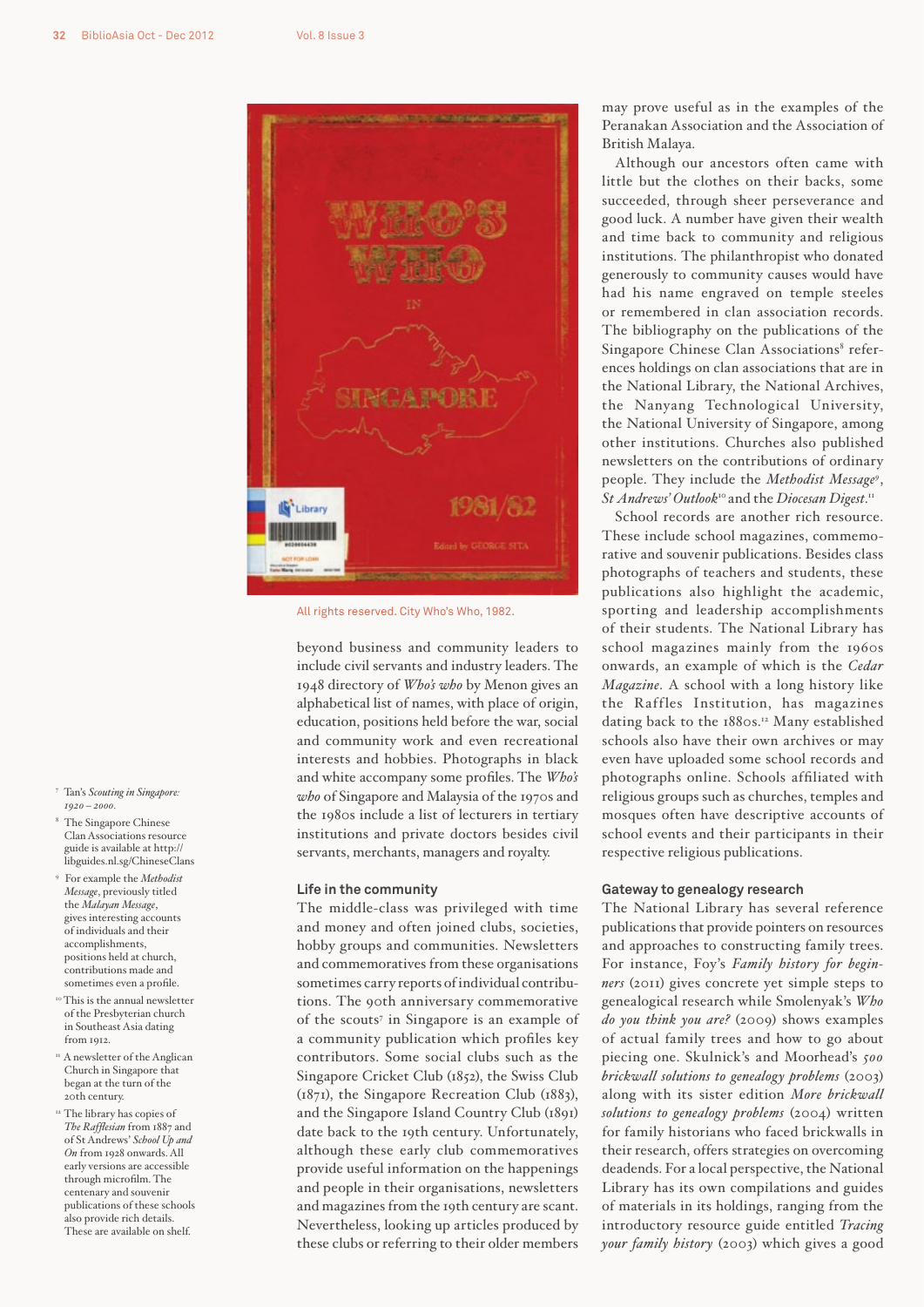

Old magazines of Singapore schools are among the resources used in tracing people and events. All rights reserved. National Library Board, 2012.

survey of key resources, to the more extensive *Sources on family history* (2008) by Kartini Saparudin which covers resource materials by genre and by key racial groups. Ng Hui Ling has also compiled an extensive library guide on Chinese genealogy research.<sup>13</sup>

The internet can be a bountiful resource for the family historian. Books such as Marelli's *@ home with your ancestors.com* (2007) and *Family history on the net* (2007) offer useful genealogyrelated links and websites.

A popular first-stop for genealogy research on the web is FamilySearch,<sup>14</sup> one of the largest genealogy services in the world, with millions of family history records available free online. FamilySearch is a service provided by The Church of Jesus Christ of Latter-day Saints. They also run over 4,500 family history centres in 70 countries including a chapter on Singapore, which may be worth a visit. Unfortunately much of the rich family history found on the net is mainly for non-Asians. However, there are some websites that serve the local community. One such site is the portal of the National Archives of Singapore at http://www.a2o.com.sg. It is a gateway to the records, photographs, maps and private collections of the archives in Singapore. To get the most out of its extensive records, a visit to the National Archives is a definite must as a number of its records are not available online

in full-text. Another key organisation is the newly formed Genealogy Society Singapore<sup>15</sup> which has helped a number of Singaporeans to trace their roots all the way back to Xiamen and Hainan.

## **Ghosts in the attic**

Every family has skeletons and secrets – an illegitimate son, an adopted child, a criminal record, poverty or insanity. Yet these members may prove most vital to the building of one's family tree. It is from these family members that records may be uncovered as documentation is often required for cases of adoption and insanity, or appeals for financial support.

Each family has tales of bravado, tragedy and bliss waiting to be shared and retold. There are publications that guide researchers on publishing their family stories. They include Titford's *Writing up your family history* (2003) and Carmack's *You can write your family history* (2003).

Published family histories are the nuts and bolts of genealogical research. Particularly useful for their insights into Malayan families are family histories such as Lim's *Myth and reality* (1988) and Ong's *Chew Boon Lay* (2002), which includes four charts on their extensive family tree. The Shepherdson family made headlines when they published their genealogy

- 13 The *Genealogy research*  resources is available at http://libguides.nl.sg/ genealogy
- 14 FamilySearch is accessible at http://www.familysearch.org
- <sup>15</sup> This organisation's website can be accessed online at http://www. singaporegenealogy.org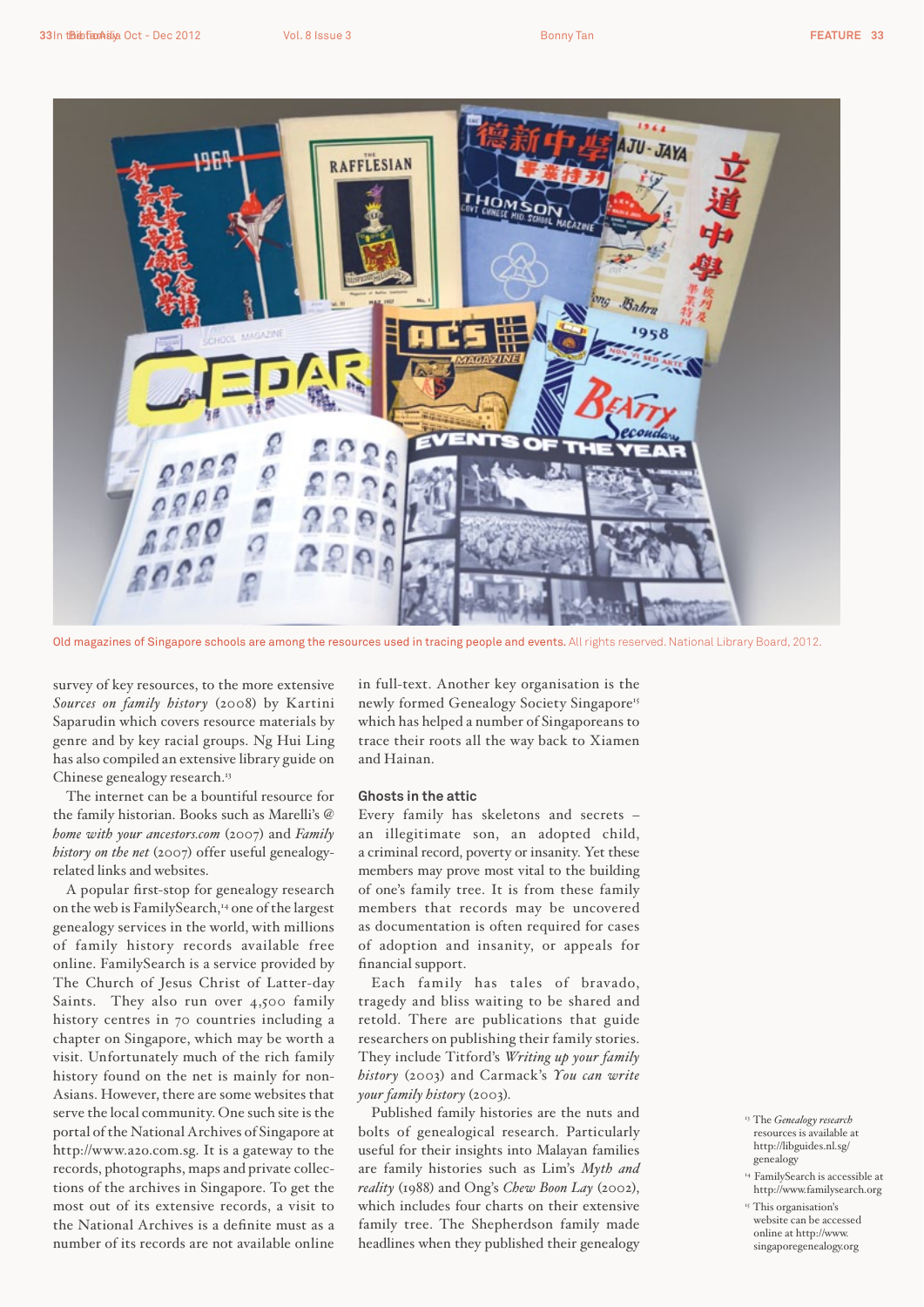| 仁說山旧塚韻查表。                                     |                |             |    |                 |
|-----------------------------------------------|----------------|-------------|----|-----------------|
| OF GRAVES AT REDHILL CEMETERY.<br>PARTICULARS |                |             |    |                 |
| 1E                                            | SEX            | DATE BURIED |    | DESCENDEMTS.    |
| $\chi$                                        | 性别             | 埋葬日期        | 猪肉 | 墓碑上子孫性名         |
| 良垠                                            | 女              | 老猪丙申年       | 南靖 | 李女, 和大姐         |
| 傑                                             | 罗              | 光清十-年荔月     | 安溪 |                 |
| 三铁                                            | 罗              | 光清乙酉年       | 何厝 |                 |
| 生                                             | 罗              | 丙国王戌年       | 東山 | 孝男,文堂、文贵        |
| 初                                             | $\frac{10}{5}$ | 光清+五年       | 龍漢 |                 |
| ライ<br>得                                       | 田刀             | 著猪+七年       | 白礁 |                 |
| 進                                             | 罗              | 芜诺十九年       | 板橋 |                 |
| 漏                                             | 罗              | 已末年正月       | 霞東 | 罗.添才、福德; 世. 吉舌. |
| 广粒                                            | ロカ             | 光绪+-年五月2八永  | 春  | 员,天送.           |
|                                               |                |             |    |                 |

Extract from the RedHill Cemetery Records. From the Kuan Swee Huat Donor Collection. All rights reserved. Kuan Swee Huat and the National Library Board Singapore, 2010.

*Journey to the Straits* (2003) that spanned three centuries from their earliest known ancestor who travelled beyond the British shores to Southeast Asia. They were even featured in an exhibition on family history research at the National Library. The family followed up with another book *The great genealogical search* (2010) which records their research experience from traditional repositories such as archives and libraries as well as modern tools, in particular the internet and DNA matching. A member of the Shepherdson family also published her personal adventure of tracing one's family in *Looking back* (2006). These three publications demonstrate the various approaches of tracing one's family history, proven techniques and experiences, and how the interplay of memories and records reconstructed the lives of people.

The Shepherdson story is an example of family history coming full-circle, where the research bore fruit in the form of more books and records to serve other family historians. Although the process of researching and documenting a family tree may seem never-ending, one can be encouraged by fellow sojourners and those who have found their roots through the resources at the National Library.

### **Acknowledgements**

*The author wishes to acknowledge the contributions of Mr Lai Yeen Pong, Consultant, National Library Board, and Miss Alicia Yeo, Manager, National Library Group, in reviewing this paper.*

#### About the author

Bonny Tan is a Senior Librarian with the National Library Heritage division. She is the compiler of *A Baba bibliography* (2007) and *An orientalist's treasure trove of Malaya and beyond: Catalogue of Gibson-Hill Collection at the National Library Singapore* (2008) and is a regular contributor to *BiblioAsia* and Singapore Infopedia, NLB's online encyclopaedia on Singapore.